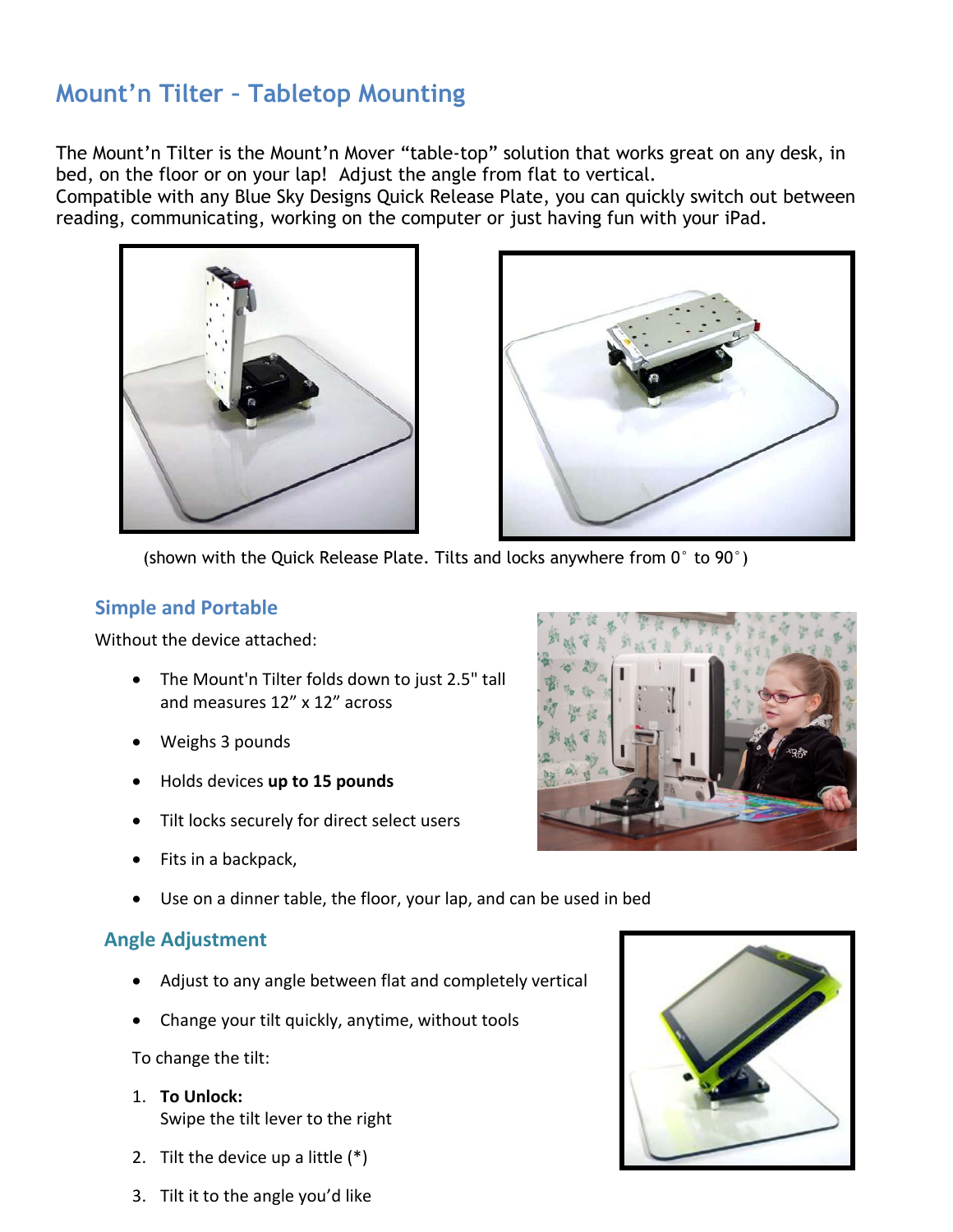#### 4. **To Lock:**

Swipe the tilt lever **left to lock** the tilt

**\* Slam-proof tilting:** When you unlock the tilt for a heavy device already positioned at an angle, you may need to pull up on the device slightly to relieve its weight before it can tilt downward.

**Attach any Device<<Note: include the links to the videos or pages>>**

- Use the Mount'n Tilter with any device that mounts to our Quick Release Plate (QRP)
- From communication devices, reading trays, to iPads!
- Take a look at how to mount your device here: [Device Attachment](http://www.mountnmover.com/support/deviceAttachment.htm)
	- o <http://www.mountnmover.com/support/deviceAttachment.htm>
- Switching between activities has never been so easy! [Heres a short video on changing devices](http://www.youtube.com/v/HW9zEOdEGdg&rel=0&hl=en&fs=1&)
	- o <http://youtube.googleapis.com/v/HW9zEOdEGdg&rel=0&hl=en&fs=1&>
- And remember, your devices are locked in using our secure [RedLock](http://www.youtube.com/v/wqFYC3M4gJQ&rel=0&hl=en&fs=1&)
	- o <http://youtube.googleapis.com/v/wqFYC3M4gJQ&rel=0&hl=en&fs=1&>

### **Additional Placement and Attachment Flexibility**

- Two sets of holes allow for three positions: forward, centered or to the rear
- Spacers elevate or lower the Tilt platform
- Customize it! Attach the Tilter to another tray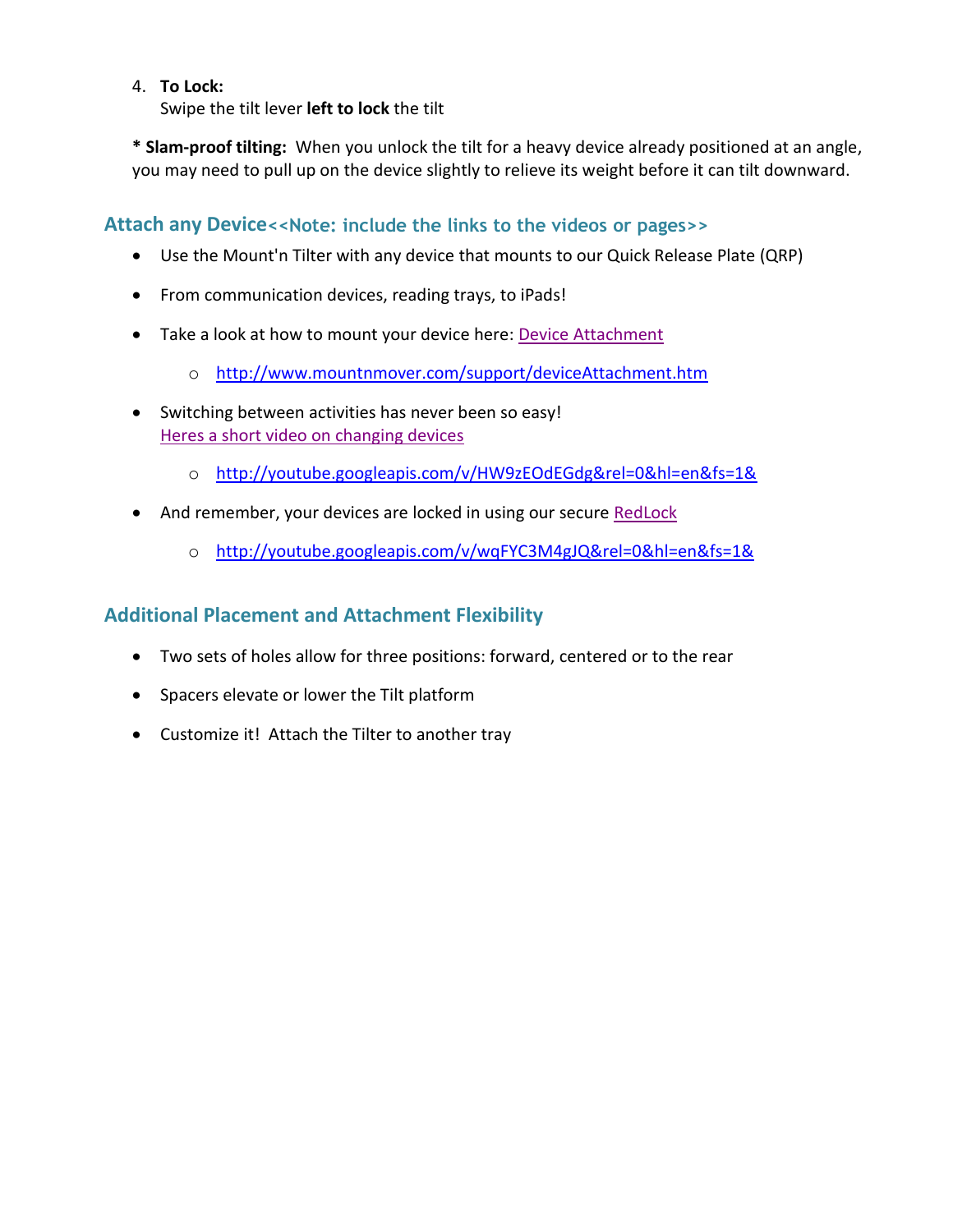## **Mount'n Tilter Photo Gallery**



Mount'n Tilter – Shown with Dynavox VMax





Mount'n Tilter – Shown with Reading Tray



Mount'n Tilter – Shown with iPad tray